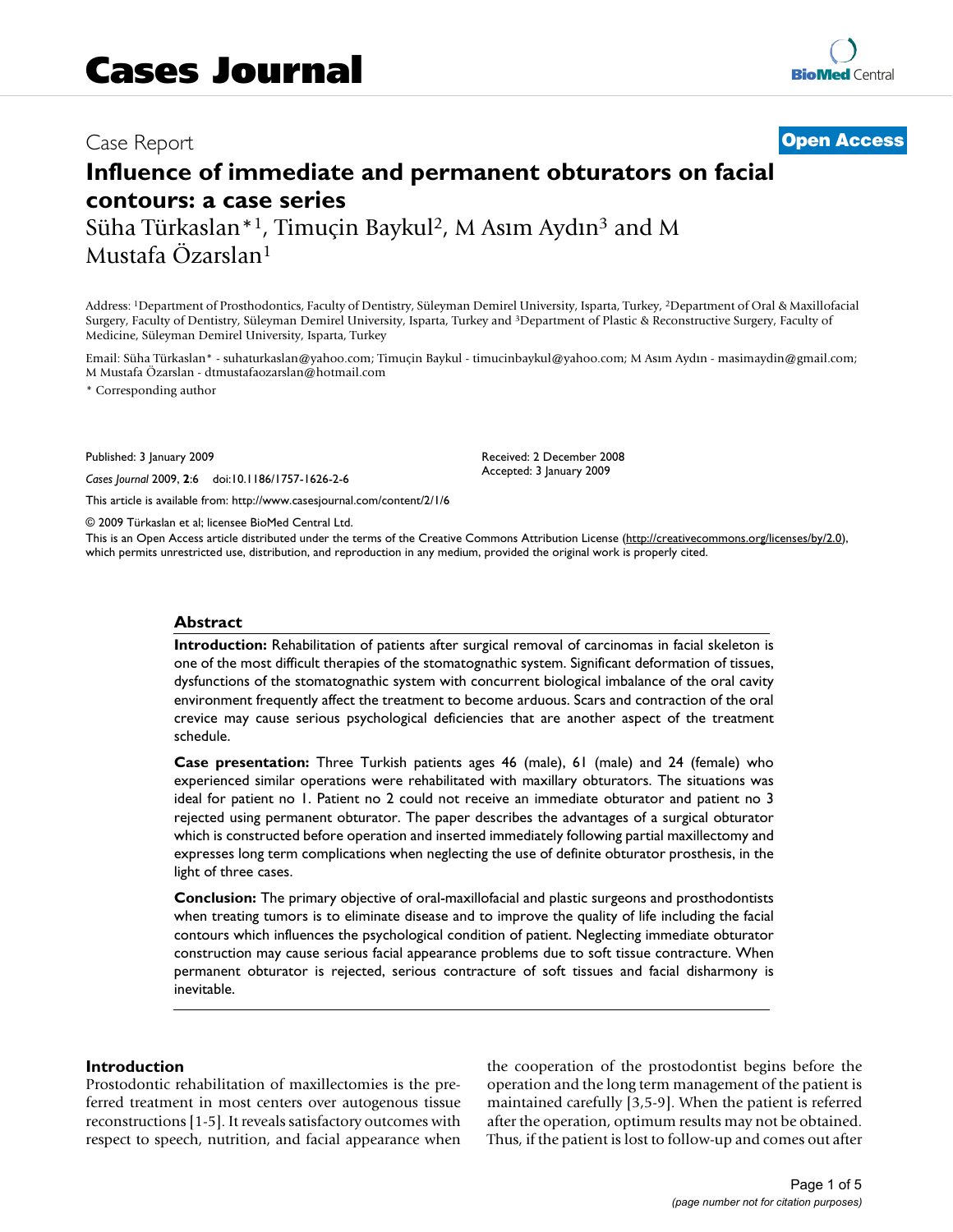a long period without using prosthesis, facial disfigurement may be seen to be so severe that resumption of prosthetic rehabilitation may become impossible [10-14]. The aim of this paper is to describe and illustrate the advantages of a surgical obturator that is constructed before operation and inserted immediately following partial maxillectomy and to express the long term complications of neglected use of prosthesis in the light of three cases.

### **Case presentation**

The following case reports illustrate the benefits of obturator prostheses by emphasizing the advantages of the obturator that was constructed before operation and inserted immediately following maxillary surgery. Denial of using permanent obturator is also demonstrated.

### *Case 1*

46-year old male patient presented to his local dentist complaining of pain and swelling associated with his upper teeth. Routine dental diagnostic procedures and periapical radiographs failed to determine the origin of swelling and he was referred to the department of Oral & Maxillofacial Surgery at Suleyman Demirel University, Faculty of Dentistry. A firm swelling was seen to involve on the left side of the maxillae. An incisional biopsy was performed and this revealed the mass to be a Squamous Cell Carcinoma (SCC). The decision following the consultation was to resect the tumor and to obturate the defect with an immediate prosthesis. The patient was informed about the treatment procedure and the immediate obturation which would minimize the alteration of his appearance. Prior to surgery impressions of the maxilla and mandible were obtained and the cast models were attached to a semiadjustable articulator. The predicted excision was performed on the maxillary model. An immediate obturator with 1 cm extension into the resected side was constructed with adams retention clasp on the right second molar teeth in the preserved side. Under general anesthesia the left side of the maxillae was resected together with the lower third of the nasal septum. After the removal of the tumor, tissue conditioning material was placed over the extension of the immediate obturator to fit the surgical defect accurately and to support the defect area and split-skin grafts (Fig. 1). Greater retention and stability was achieved with peridental ligatures. The patient demonstrated good postoperative progress and 10 days after the surgery the immediate prosthesis was subsequently replaced by an interim obturator (Fig. 2) which was then replaced with a definitive prosthesis after three months (Fig. 3). Little soft tissue collapse was observed in the medial part of the zygoma as the region failed to support the lateral extension of the permanent obturator. The problem was tolerated by the patient and he has been satisfied with his appearance (Fig. 4) as well as the functions.



**Figure 1 Immediate obturator with Adams retention clasp**.

# *Case 2*

61 years old male patient was sent to the department of Maxillofacial Surgery with the suspicion of a malign neoplasm in the left side of maxillae due to causeless mobility of left molar teeth and swelling. The biopsy revealed a Squamous Cell Carcinoma (SCC) and hemimaxillectomy was planned for the patient. The patient preferred to receive the surgical operation and adjuvant radiotherapy in a different city where his children lived. The patient returned for prosthetic rehabilitation after 3 months. The history revealed that he has used neither an immediate nor an interim prosthesis. A definitive prosthesis was constructed following an interim obturator for 3 weeks period. The adversely contracted soft tissues did not permit an ideal prosthetic rehabilitation (Fig. 5).

#### *Case 3*

24 years old female patient was referred with a swelling localized on her left cheek (Fig. 6). The biopsy revealed an



**Figure 2 Intraoral view of interim obturator**.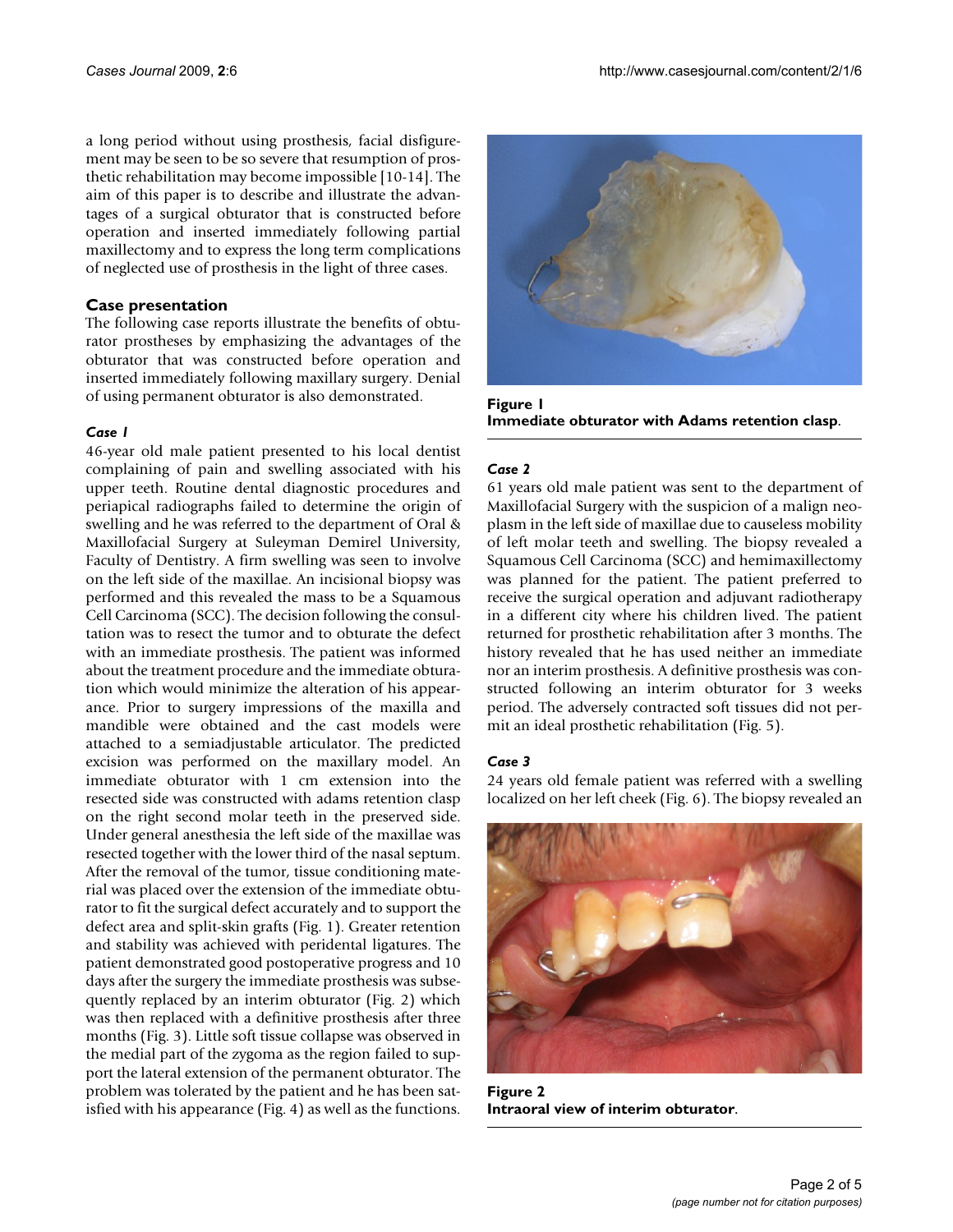

**Figure 3 The permanent obturator in occlusion**.

Adenoid Cystic Carcinoma (ACC) and total maxillectomy was performed. Spiessl type surgical obturator was constructed on cast models obtained prior to surgery utilizing polymethyl metacrilate resin material with loops inserted for perizygomatic and transmaxillary ligature (Fig. 7). On completion of surgery the prepared obturator was relined with tissue conditioning material to supply maximum adaptation. The prosthesis was held in position with transmaxillary and circumzygomatic ligatures. No nasogastric tubing was required as oral feeding was immediately feasible. The obturator was removed 10 days postoperatively and first impression was obtained for the



**Figure 4 Extraoral view of patient no 1 who used immediate and interim obturator**.



Figure 5 **Extraoral view of patient no 2 who received no immediate obturator, left mid-facial region collapsed**.

model that will be used to fabricate an individual impression tray. Definitive impression was obtained for transitional obturator but she insistently refused to continue prosthetic reconstruction. Many attempts to reach and persuade her for completing the procedure were of no use. A Serious deformity was seen 5 years after surgery (Fig. 8) when she returned requesting some restoration of her facial appearance. As she was found to have lung metastases, neither a surgical procedure nor a prosthetic rehabilitation could be planned.

# **Discussion**

Neglecting timely prosthodontic cooperation may cause inappropriate facial contour which is almost impossible to reconstruct [3,9,14]. In the reported cases, both patients have experienced similar surgical operations. No complication experienced in patient no 1, but patient no 2 did not have the opportunity to receive immediate obturator where patient no 3 rejected to continue the treatment procedure for the construction of definite obturator. In the absence of immediate obturation, soft tissues remain unsupported and collapse dramatically and aesthetic and/or possible psychological problems may occur [12]. Patient no 3 did not have the chance to use immediate obturator during the construction of the interim obturator since a spiessl type immediate obturator can not be reinserted once removed from the defect area. When she was recalled for definite impression she refused to continue prosthetic reconstruction as she explored the defect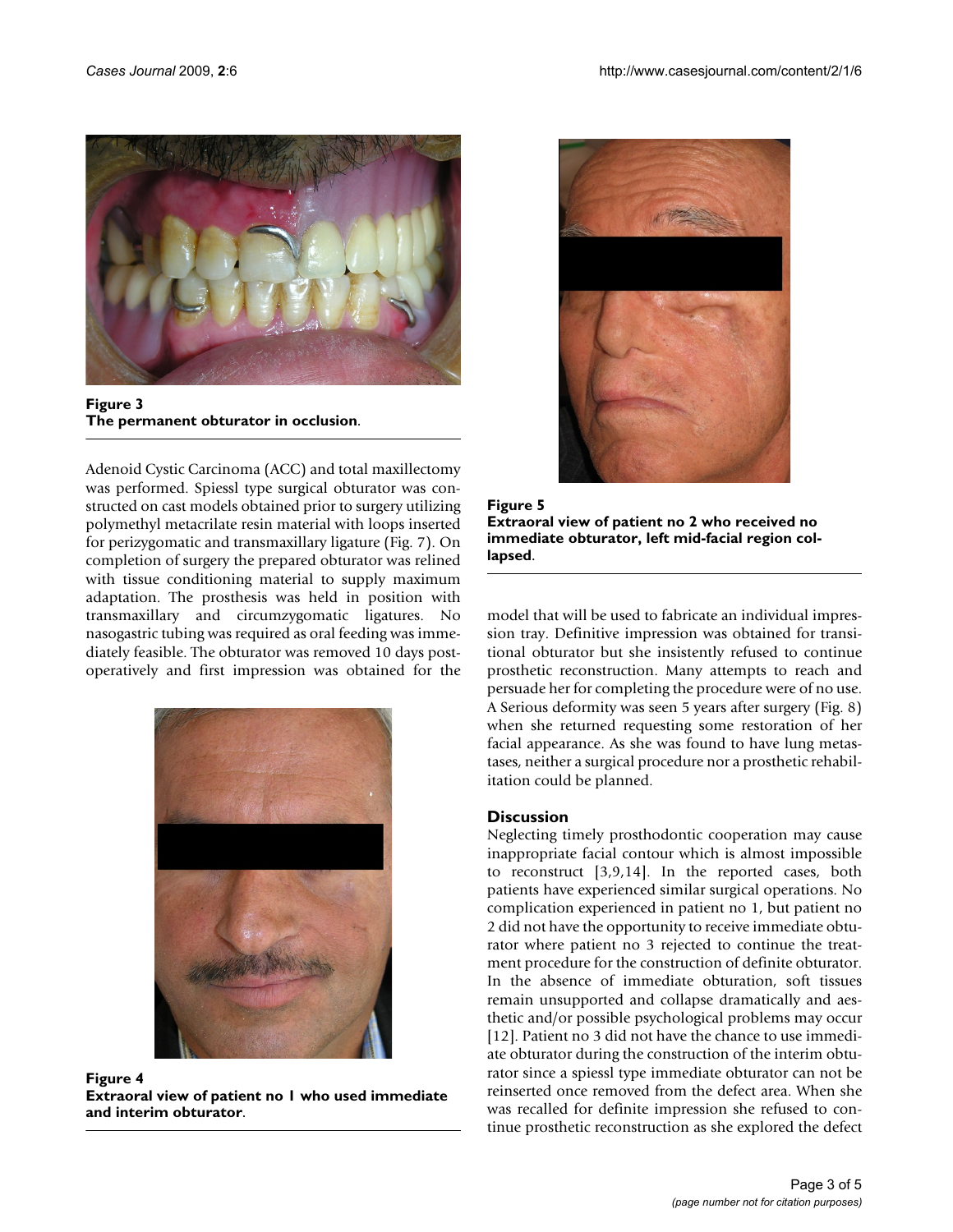

**Figure 6 Pre-op photograph of patient no 3**.

with her tongue and by the time she was aware of the extent of the surgery her psychology was negatively affected and many attempts to reach and persuade her for carrying out the procedure was ineffective. The interim obturator was constructed by use of the first cast model and the patient was suggested to use it with tissue conditioning material but all the endeavours were refused by the patient. As immediate obturator, definitive obturator also acts for supporting soft tissues. The impact is more dramatic since the period of time is longer for definitive obturator.



**Figure 7 Spiessl type immediate obturator with loops inserted**.



Figure 8 **Facial view of patient no 3 after 5 years surgery**.

The borders of the defect may collapse more rapidly if support of the immediate obturator is neglected and in a few weeks after surgery – the healing period – especially the anterior and lateral border of the defect migrates towards the center of the defect causing facial aesthetic problems. Supporting soft tissues prevents the continuing of the migration and collapse of the soft tissues. Long term lack of support leads to slower migration but bigger problems which is hard or nearly impossible to treat or reconstruct. For the patient no 3 Levator Anguli Oris and Levator Labi Superior muscles may have been contracted and elevated the comissura as they originate from the maxilla which is already resected. Zygomaticus Major and Minor muscles may also have an effect on the elevation of the comissura considering the surgical procedure. Nevertheless the problem is more than an elevation of the comissura but a collapse of the left mid facial region which even causes the deviation of the nose hip. Therefore lack of support and soft tissue contraction due to radiotherapy is thought to have been more effective on the facial deformity.

Immediate prosthetic replacement is a successful and time-saving procedure that may afford many advantages in the surgical and postoperative management of the patient [4]. Serving as a surgical aid, immediate obturator supports skin grafts with optimum pressure providing their close adaptation to the cavity walls. During the healing phase, the soft tissues are well supported and the contraction of scar tissue is kept at a minimum level [10,13]. Although there is a possible risk of tissue contraction due